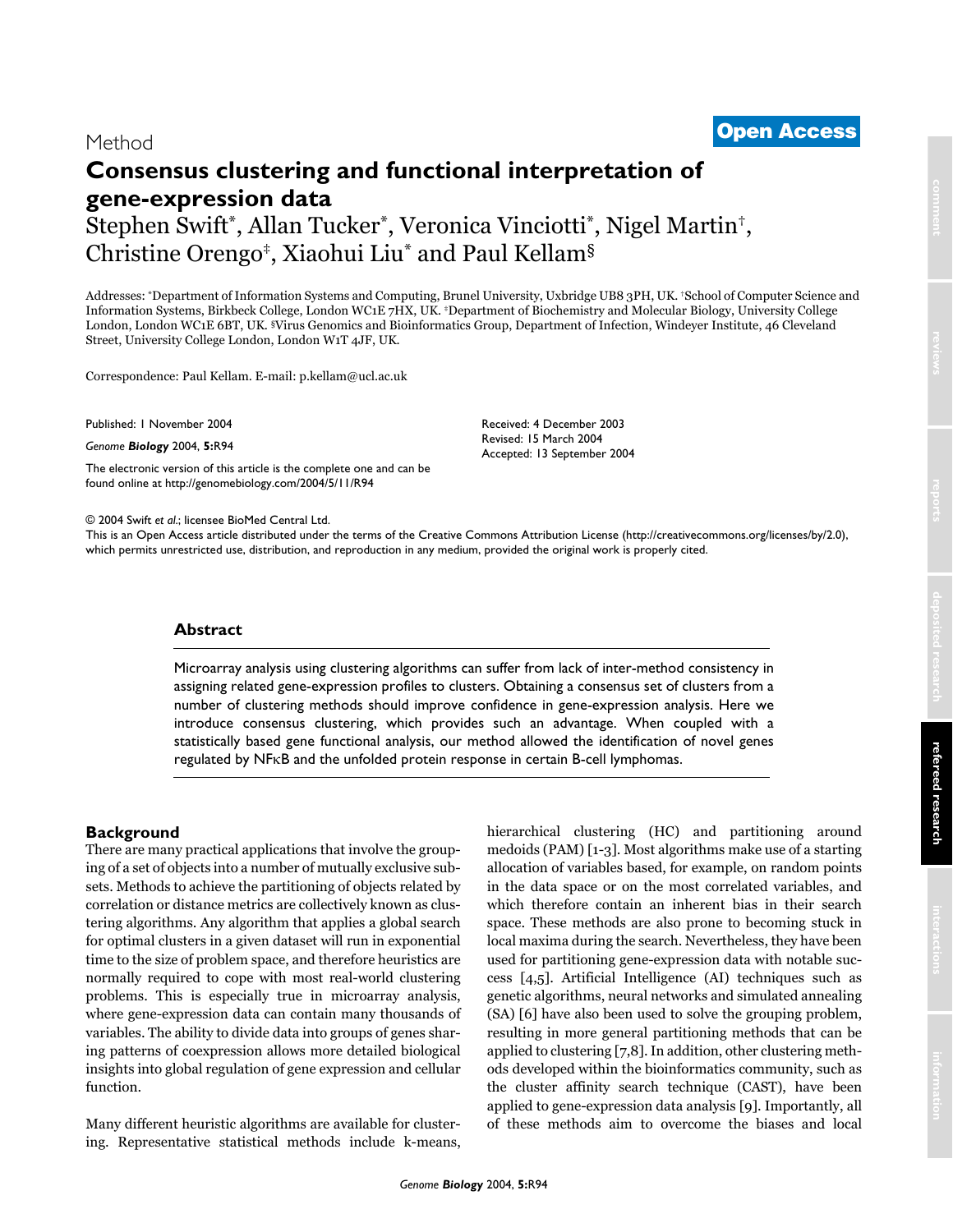<span id="page-1-0"></span>

| .<br>۰.<br>٠ |  |
|--------------|--|
|--------------|--|

| The weighted-kappa guideline |                    |  |  |
|------------------------------|--------------------|--|--|
| Weighted-kappa               | Agreement strength |  |  |
| $0.0 \le K \le 0.2$          | Poor               |  |  |
| $0.2 \le K \le 0.4$          | Fair               |  |  |
| $0.4 \le K \le 0.6$          | Moderate           |  |  |
| $0.6 \le K \le 0.8$          | Good               |  |  |
| $0.8 \le K \le 1.0$          | Very good          |  |  |

maxima involved during a search but to do this requires finetuning of parameters.

Recently, a number of studies have attempted to compare and validate cluster method consistency. Cluster validation can be split into two main procedures: internal validation, involving the use of information contained within the given dataset to assess the validity of the clusters; or external validation, based on assessing cluster results relative to another data source, for example, gene function annotation. Internal validation methods include comparing a number of clustering algorithms based upon a figure of merit (FOM) metric, which rates the predictive power of a clustering arrangement using a leave-one-out technique [10]. This and other metrics for assessing agreement between two data partitions [11,12] readily show the different levels of cluster method disagreement. In addition, when the FOM metric was used with an external cluster validity measure, similar inconsistencies are observed [13].

These method-based differences in cluster partitions have led to a number of studies that produce statistical measures of cluster reliability either for the gene dimension [14,15] or the sample dimension of a gene-expression matrix. For example, the confidence in hierarchical clusters can be calculated by perturbing the data with Gaussian noise and subsequent reclustering of the noisy data [16]. Resampling methods (bagging) have been used to improve the confidence of a single clustering method, namely PAM in [17]. A simple method for comparison between two data partitions, the *weightedkappa* metric [18], can also be used to assess gene-expression cluster consistency. This metric rates agreement between the classification decisions made by two or more observers. In this case the two observers are the clustering methods. The *weighted-kappa* compares clusters to generate the score within the range -1 (no concordance) to  $+1$  (complete concordance) (Table [1\)](#page-1-0). A high *weighted-kappa* indicates that the two arrangements are similar, while a low value indicates that they are dissimilar. In essence, the *weighted-kappa* metric is analogous to the adjusted Rand index used by others to compare cluster similarity [16,19].

Despite the formal assessment of clustering methods, there remains a practical need to extract reliably clustered genes from a given gene-expression matrix. This could be achieved by capturing the relative merits of the different clustering algorithms and by providing a usable statistical framework for analyzing such clusters. Recently, methods for gene-function prediction using similarities in gene-expression profiles between annotated and uncharacterized genes have been described [20]. To circumvent the problems of clustering algorithm discordance, Wu *et al.* used five different clustering algorithms and a variety of parameter settings on a single gene-expression matrix to construct a database of different gene-expression clusters. From these clusters, statistically significant functions were assigned using existing biological knowledge.

In this paper, we confirm previous work showing geneexpression clustering algorithm discordance using a direct measurement of similarity: the *weighted-kappa* metric. Because of the observed variation between clustering methods, we have developed techniques for combining the results of different clustering algorithms to produce more reliable clusters. A method for clustering gene-expression data using resampling techniques on a single clustering method has been proposed for microarray analysis [19]. In addition, Wu *et al.* showed that clusters that are statistically significant with respect to gene function could be identified within a database of clusters produced from different algorithms [20]. Here we describe a fusion of these two approaches using a 'consensus' strategy to produce both robust and consensus clustering (CC) of gene-expression data and assign statistical significance to these clusters from known gene functions. Our method is different from the approach of Monti *et al.*, in that different clustering algorithms are used rather than perturbing the gene-expression data for a single algorithm [19]. Our method is also distinct from the cluster database approach of Wu *et al* [20]. There, clusters from different algorithms were in effect fused if the consensus view of all algorithms indicated that the gene-expression profiles clustered independently of the method. In the absence of a defined rule base for selecting clustering algorithms, we have implemented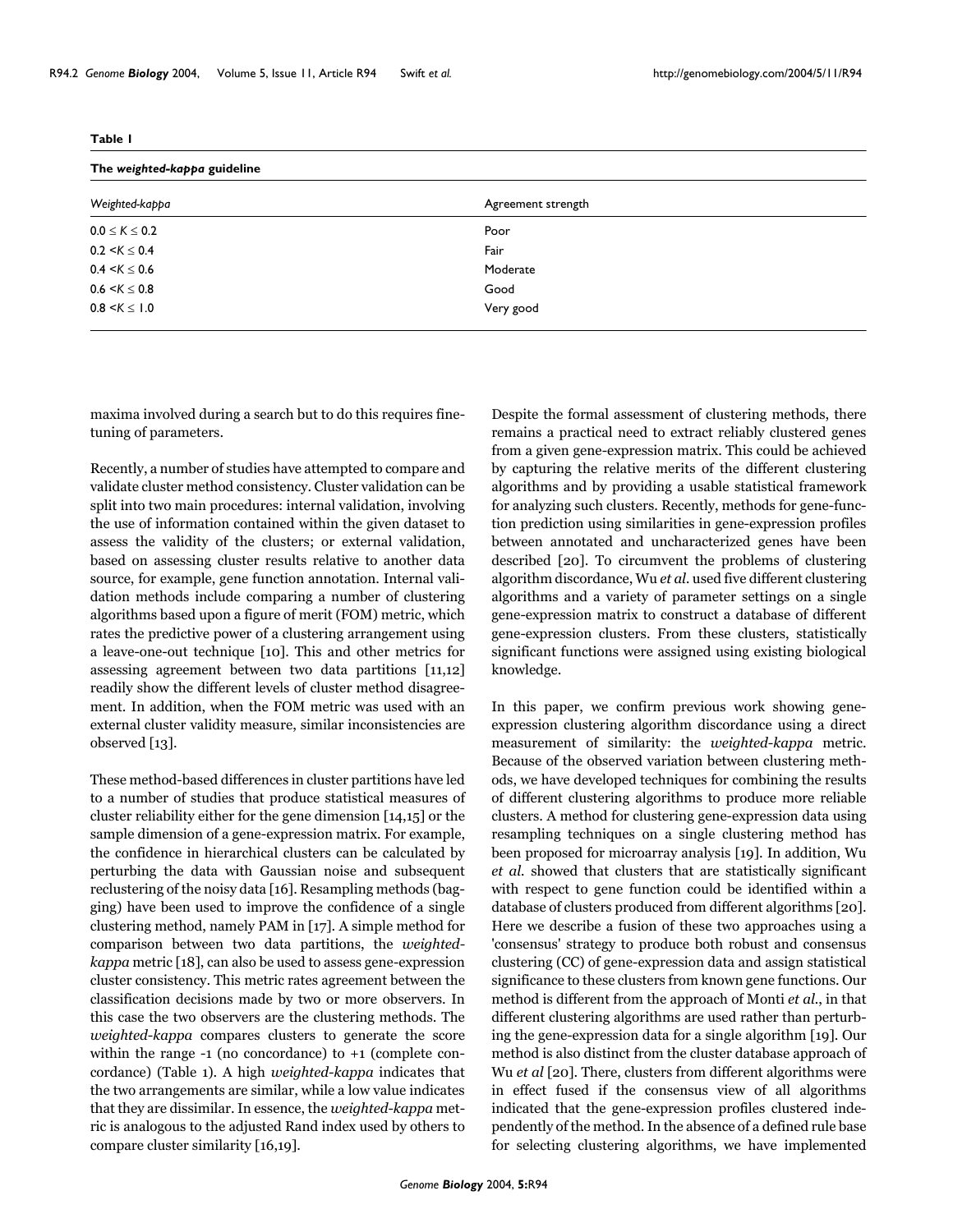clustering methods from the statistical, AI and data-mining communities to prevent 'cluster-method type' biases. When consensus clustering was used with probabilistic measures of cluster membership derived from external validation with gene function annotations, it was possible to accurately and rapidly identify specific transcriptionally co-regulated genes from microarray data of distinct B-cell lymphoma types [21].

# **Results**

### **Cluster method comparison**

Initially we assessed cluster method consistency for HC, PAM, SA and CAST using the *weighted-kappa* metric and a synthetic dataset of 2,217 gene-expression profiles over 100 time points that partitioned into 40 known clusters. The *weighted-kappa* values derived from the metric indicate the strength of agreement between two observers (Table [1\)](#page-1-0). To interpret two *weighted-kappa* scores, for example, from two cluster arrangements, the broad categories from Table [1](#page-1-0) are used, together with an assessment of relative score differences. If the two scores in question were 0.2 and 0.4, one could say that the former is poor (worse) and the latter is fair (better), but not that one is twice as good as the other. To allow defined clusters to be extracted from the tree structure of HC we used the R statistical package [22] implementation of HC. This implementation uses the CUTTREE method to convert the tree structure into a specified number of clusters.

With the synthetic dataset, all clustering algorithms had a 'high' *weighted-kappa* agreement (data not shown) [18]. It is possible that the highly stylized nature of synthetic data resulted in higher than expected cluster-method agreement compared to experimentally derived data. This effect has been observed previously [10,12]. Therefore, we used a repeated microarray control element Amersham Score Card (ASC) dataset as a semi-synthetic validation standard. We also used an experimentally derived microarray dataset for cross-cluster-method comparison. To facilitate cross-method comparison, we used fixed parameters where appropriate (see Materials and methods). Consistent with other studies, we observed that clustering-method consistency varied between methods and datasets (Figure 1). As expected, the repeated gene/probe measurements present in the ASC dataset resulted in higher levels of cluster agreement between methods than the single gene probe B-cell data. With the ASC data there was in general a 'good' level of agreement between all different clustering algorithms, with only CAST compared to HC scoring as 'moderate'. This shows that most clustering methods are able to group highly correlated data accurately, and that repeated measurements of gene-expression values can aid cluster partitioning [12]. Nevertheless, even with such high gene-expression correlation not all cluster assignments were consistent. This effect is magnified with the single probe per gene B-cell lymphoma data, where the degree of agreement for cluster partitioning was less, with no comparison scoring above 'fair'. This observation emphasizes the need for



#### Figure I

Pairwise comparison of consistency between different cluster algorithm data partitions using the *weighted-kappa* metric (Table 1) to score similarity. Each clustering algorithm was used to analyze the Amersham Score Card dataset (black bars) and the B-cell lymphoma dataset (gray bars), and the cluster-method agreement based on assigning the same genes to the same cluster was calculated and scored. HC, hierarchical clustering; CAST, cluster affinity search technique; PAM, partitioning

the current desired practice in microarray analysis of using many different clustering algorithms to explore gene-expression data, thereby not over-interpreting clusters on the basis of a single method [23].

## **Algorithms**

The partial agreement of the different clustering algorithms must reflect the clustering of highly similar gene-expression vectors regardless of the clustering methods used. Where algorithm-based inconsistency problems occur in other aspects of computational biology, such as protein secondary structure prediction, consensus algorithms are often used [24]. These can either report a full or a majority agreement. This consensus strategy has also been applied to explore the effect of perturbing the gene-expression data for a single clustering algorithm [19]. We have therefore designed a similar strategy to identify the consistently clustered gene-expression profiles in microarray datasets by producing a consensus over different clustering methods for a given parameter set (see Materials and methods). Extracting such consistently clustered robust data from a large gene-expression matrix is extremely useful, increasing overall analysis confidence.

### *Robust clustering*

We initially developed an algorithm called robust clustering (RC) for compiling the results of different clustering methods reporting only the co-clustered genes grouped together by all the different algorithms - that is, with maximum agreement across clustering methods. For two genes *i* and *j*, all clustering methods must have allocated them to the same cluster in order for them to be assigned to a robust cluster. This gives a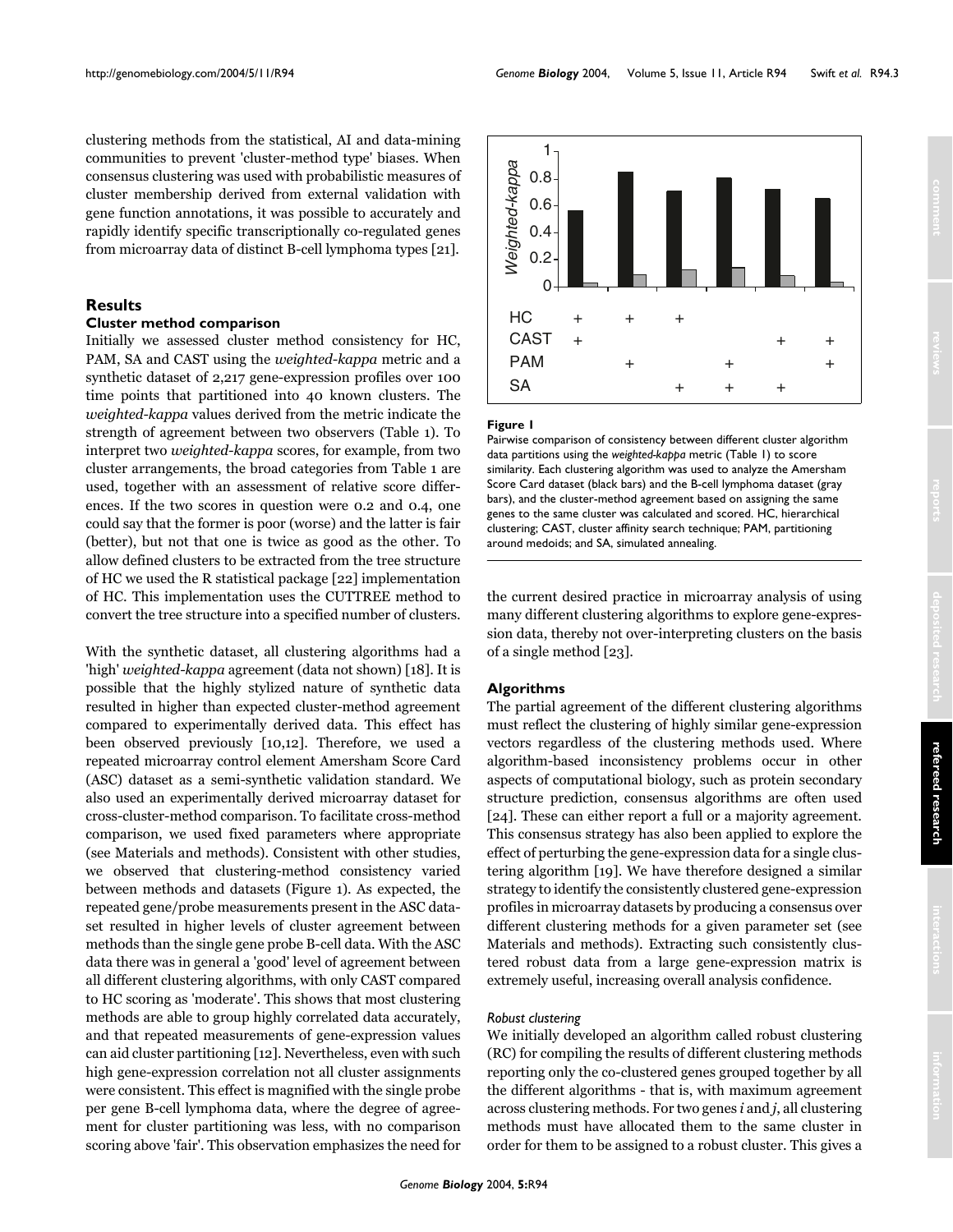higher level of confidence to the correct assignment of genes appearing within the same cluster. Robust clustering works by first producing an upper triangular *n* × *n* agreement matrix with each matrix cell containing the number of agreements among methods for clustering together the two variables, represented by the row and column indices (Figure 2). This matrix is then used to group variables on the basis of their cluster agreement (present in the matrix).

Robust clustering uses the agreement matrix to generate a list, *List*, which contains all the pairs where the appropriate cell in the agreement matrix contains a value equal to the number of clustering methods being combined (that is, full agreement). Starting with an empty set of robust clusters RC, where  $RC<sub>i</sub>$  is the *i*th robust cluster, the first cluster is created containing the elements of the first pair in *List*. Then the pairs in *List* are iterated through and checked to see if one of the members of the current pair is within any of the existing clusters, *RCi* .

If one element of the current pair is found and the other element of the pair is not in the same cluster, then the other element is added to that cluster. If neither element of the pair is found in an existing  $RC<sub>i</sub>$  in RC, then a new cluster is added to RC containing each element of the pair. When the end of the list is reached, the set of robust clusters, RC, is the output. The robust clustering algorithm is as follows:

Input:Agreement Matrix (*n* × *n*), *A*

(1) Set  $List = all pairs (x, y) in the matrix,$ with agreement = the number of methods

(2) Set *RC* to be an empty list of clusters

(3) Create a cluster and insert the two ele ments (*x*, *y*) of the first pair in *List* into it

(4) For  $i = 2$  to size of  $List-1$ 

For  $j = 1$  to number of Clusters in  $RC$ 

(6) If *x* or *y* of *List<sub>i</sub>* is found within  $RC_j$ 

(7) If the other member of the pair *Listi* is not found in  $RC<sub>j</sub>$ 

(8) Add the other member to *RCj*

(10) Else If the other member of the pair *List<sub>i</sub>* is not found in  $RC_j$ 

(11) Add a new cluster to *RC* containing *x* and *y*

- (12) End If
- (13) End For
- (14) End For

Output:Set of Robust Clusters *RC*

## *Application of robust clustering*

Robust clustering was applied to both the ASC and B-cell lymphoma datasets and the partitioning of the gene-expression profiles observed. As expected, the robust clusters do not contain all variables because of the underlying lack of consistent clustering by all methods. As a result, the *weighted-kappa* cannot be calculated. This metric requires both clustering arrangements being compared to be drawn from the same set of items. This is not the case with robust clustering because many items will not be assigned to a cluster. However, approximately 80% of the total ASC data variables and 25% of the B-cell lymphoma variables are assigned to a robust cluster. Robust clustering further subdivides the datasets into smaller clusters, with 24 rather than 13 clusters being defined for ASC, and 154 rather than 40 being defined for the B-cell lymphoma data (Table [2\)](#page-4-0). Robust clusters are therefore valuable for allowing a rapid 'drilling down' in a gene-expression dataset to groups of genes whose coexpression pattern is identified in a manner independent of cluster method.



A visual representation of the agreement matrix used as input to robust and consensus clustering. The *n* × *n* matrix is upper triangular. Each cell within the matrix, referenced by column *i* and row *j*, represents the number of clustering methods that have placed gene *i* and gene *j* into the same cluster. In other words, the number represents the agreement

between clustering methods concerning gene *i* and gene *j*.

<sup>(9)</sup> End If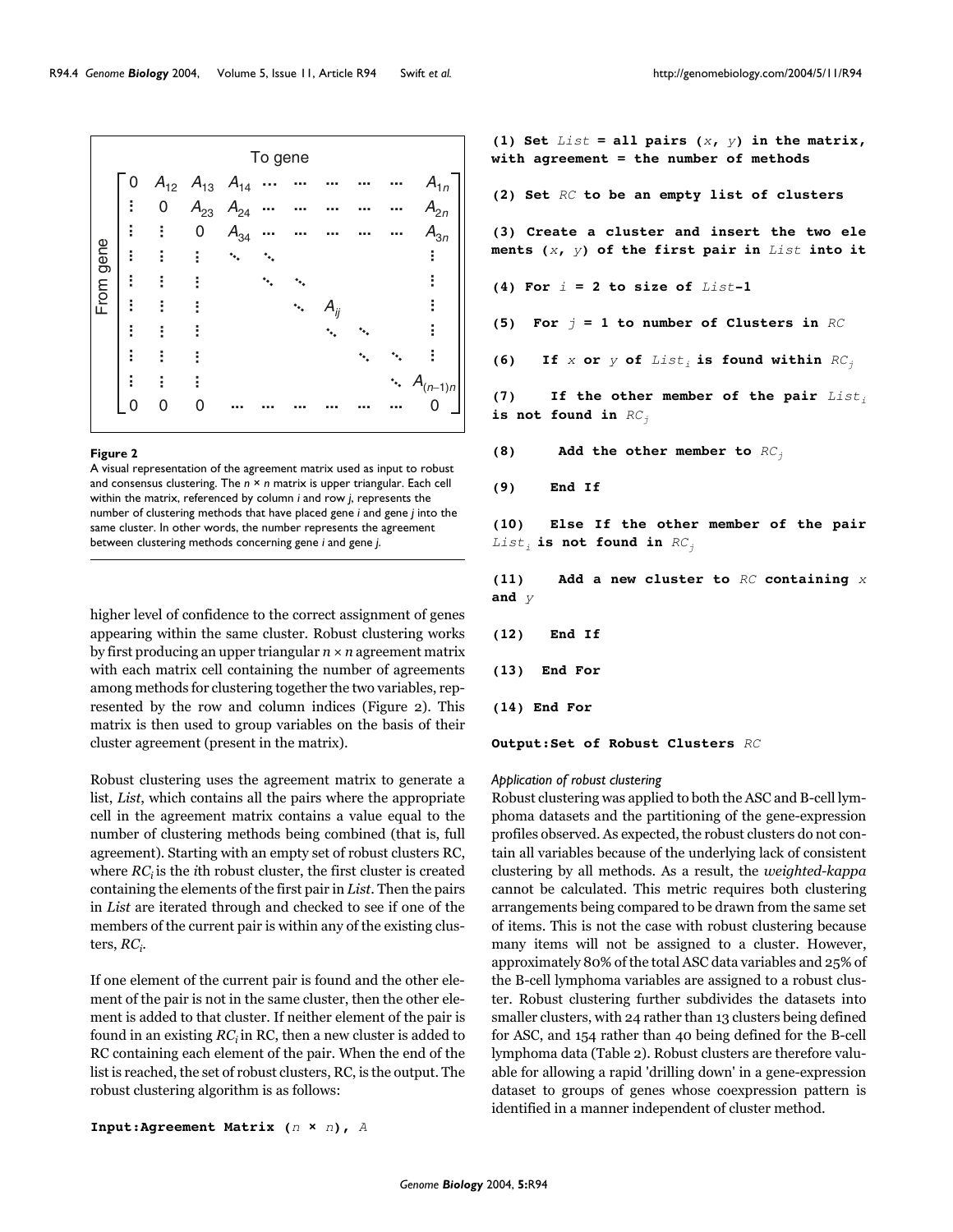<span id="page-4-0"></span>

|--|--|--|--|

| <b>Robust clusters</b>      |        |        |  |
|-----------------------------|--------|--------|--|
| Dataset                     | $ASC*$ | B-cell |  |
| Number of robust clusters   | 24     | 154    |  |
| % of variables assigned     | 79.2%  | 25%    |  |
| Maximum robust cluster size | 44     | 4      |  |
| Minimum robust cluster size | 2      | າ      |  |
| Mean robust cluster size    | 10.2   | 3.2    |  |

\*Amersham Score Card dataset.

The robust clustering algorithm is, by definition, subject to discarding gene-expression vectors if only one clustering method performs badly in the co-clustering. This effect of single method under performance on a given dataset has been previously observed for single linkage hierarchical clustering [10,13]. Therefore, to generate clusters with high agreement across methods but not so restrictive as to discard majority consistent variables, we adapted the algorithm to generate consensus clusters, making use of the same agreement matrix.

#### *Consensus clustering*

Consensus clustering relaxes the full agreement requirement by taking a parameter, 'minimum agreement', which allows different agreement thresholds to be explored. Rather than grouping variables on the basis of full agreement only, consensus clustering maximizes a metric, which rewards variables in the same cluster if they have high cluster method agreement and penalizes variables in the same cluster if they have low agreement. Consensus clustering maximizes agreement using the function  $f(G_i)$  in Equation (1) to score each cluster of size *si*

$$
f(G_i) = \begin{cases} \sum_{j=1}^{S_i-1} \sum_{k=j+1}^{S_i} (A_{G_{ij}G_{ik}} - \beta) & , s_i > 1 \\ 0 & , \text{otherwise} \end{cases}
$$
 (1)

where *A* is the agreement matrix,  $G_{ij}$  is the *j*th element of cluster *i*  $(G_i)$  and  $\beta$  is a user-defined parameter (the agreement threshold), which determines whether the score for the cluster is increased or decreased. The score for a clustering arrangement is the sum of the scores of each cluster, which consensus clustering attempts to maximize.

If  $\beta$  is equal to *Min*, the minimum value in *A*, then the function is maximized when all variables are placed into the same cluster (that is, a single large cluster). Alternatively, when  $\beta$  is equal to *Max*, the maximum value in *A*, the function is maximized when each variable is placed into its own cluster. Essentially all clusters produced by Consensus Clustering are

scored by  $f(G_i)$ , rewarding and preserving clusters with high agreement between members, while penalizing and discarding clusters containing low agreement between members. A value for  $\beta$  should lie between the minimum and the maximum agreement so as not to skew the scoring function. A suitable value for  $\beta$  is  $(Max + Min)/2$ , where *Max* is the maximum value in *A* and *Min* is the minimum. For a uniformly distributed agreement matrix,  $(Max + Min)/2$  is the mean value; therefore we penalize values below the mean agreement and reward above it. For both the ASC and B-cell lymphoma data  $\beta$  was 2, as  $Max = 4$  (four clustering algorithms giving complete agreement) and *Min* = 0 (no agreement). In order to maximize the scoring function for consensus clustering, a search over possible cluster membership is needed. There are many methods for performing a search and it was decided that SA was best because it is an efficient search/optimization procedure that does not suffer from becoming stuck in local maxima. The consensus algorithm is as follows:

Input: Agreement Matrix (*n* × *n*), *A;* MaximuNumr of Clusters sought, *m;* Number of Itera tions, *Iter;* Agreement Threshold, InitiaTemperature,  $\theta_0$ ; Cooling Rate,  $c$ 

(1) Generate a random number of empty clusters  $(\leq m)$ 

(2) Randomly distribute the variables (genes) 1..*n* between the clusters

(3) Score each cluster according to Equation (1)

(4) For  $i = 1$  to *Iter* do

(5) Either Split a cluster, Merge two clus ters or Move a variable (gene) from one ran docluster to another

(6) Set ∆*f* to difference in score according to Equation (1)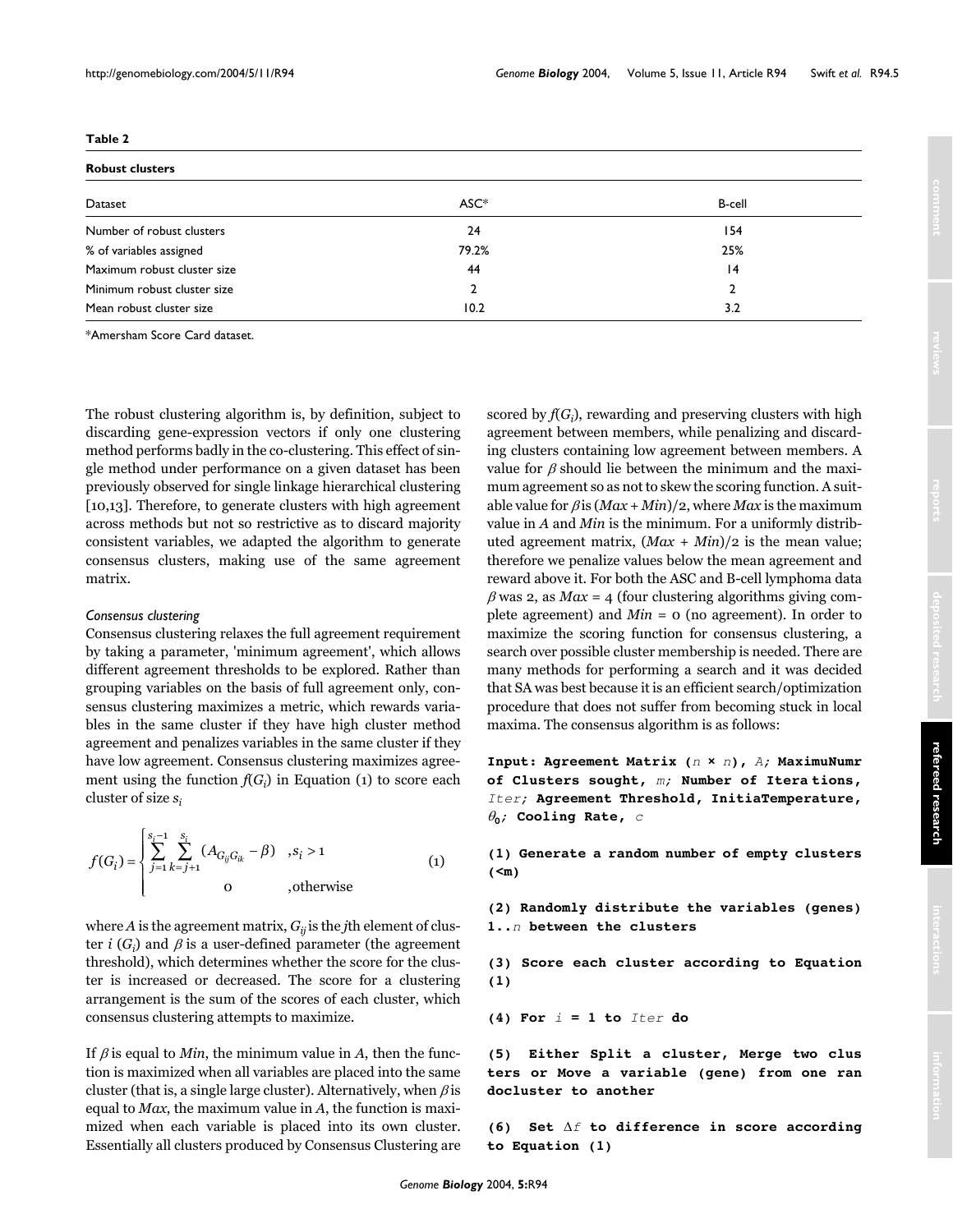(7) If ∆*f* < 0 Then

(8) Calculate probability, *p*, according to Equation (2)

(9) If *p* > random(0,1) then undo operator

```
(10) End If
```
(11)  $\theta_i = c\theta_{i-1}$ 

(12) End For

### Output:Set of Consensus Clusters

Note that *random*(0,1) (line 9) returns a random uniformly distributed real number between 0 and 1.

The 'split', 'merge' and 'move' operators (line 5) are as follows and used with equal probability:

Split a cluster:

Input: Cluster *g* of size *n*

(1) Randomly shuffle the cluster

(2) Set *i* to be a random whole number between 1 and *n*-1

(3) Create two empty clusters  $g_1$  and  $g_2$ 

(4) Add elements  $1 \ldots i$  of  $g$  to  $g_1$ 

(5) Add elements  $i+1...$  of  $g$  to  $g_2$ 

**Output:Two new clusters**  $g_1$  **and**  $g_2$ 

Here the old cluster is deleted and the two new clusters are then added to the set of clusters.

Merge two clusters:

Input: Two Clusters  $g_1$  and  $g_2$ 

(1) A new cluster *g* is created by forming the union of  $g_1$  and  $g_2$ 

Output: A new cluster *g*

Here the old clusters are deleted and new cluster is then added to the set of clusters.

Move a gene:

Input:A set of clusters *G*

(1) Two random clusters  $g_1$  and  $g_2$  are chosen where the size of  $g_1$  is greater than one

(2) A random element of  $g_1$  is moved into  $g_2$ 

Output:The updated set of clusters *G*

The probability  $(p)$  (line 8) is calculated by:

$$
p = \Pr(\text{acceptnew}) = e^{-\Delta f}, \Delta f = \frac{f(\text{o'd}) - f(\text{new})}{\theta_t}
$$
 (2)

In the following experiments we found  $\theta_0 = 100$ ,  $c = 0.99994$ and *iter* = 1,000,000 as the most efficient parameters for SA.

These parameter settings for SA are effectively determined by the *iter* setting. We denote the change in fitness during the SA algorithm as  $\Delta f$  and the starting temperature as  $\theta_0$  which is always positive. From equation 2 it can be clearly seen that if  $\Delta f = \theta_0$  then the (worse) solution will be accepted with probability 0.368 (e<sup>-1</sup>). As the temperature cools, this probability will reduce. Here we set  $\theta_0$  to be the average of  $\Delta f$  over 1,000 trial evaluations, so that at the beginning of the algorithm, the average worse solution ( $\Delta f = \theta_0$ ) will be accepted with the probability stated above.

It can be seen from the consensus algorithm that during the *i*th stage of the SA algorithm  $\theta_0 = \theta_0 c^i$ . The SA algorithm works by assuming that the temperature reduces to zero over an infinite number of iterations. As it is not practical to run the SA algorithm to infinity the method is usually terminated after a fixed number of iterations, (*iter*). At this time the temperature will not be zero, but very small and positive, say  $\varepsilon$ . Therefore,

$$
\varepsilon = \theta_0 c^{iter}
$$

$$
c = \left(\frac{\varepsilon}{\theta_0}\right)^{1/iter}
$$

Hence if some small positive value for  $\varepsilon$  is chosen, and the algorithm is to run for a defined number of iterations (*iter*), then the decay constant *c* is calculated as above.

#### *Application of consensus clustering*

As consensus clustering relaxes the 'complete agreement' criteria we would expect the majority but not necessarily all robust cluster members to be assigned to the same consensus clusters. This was indeed true for the B-cell data where consensus clustering of the datasets showed that 98.5% of the Bcell robust clusters were assigned correctly to their respective consensus clusters. With the more consistent ASC data 100% of the robust clusters were assigned to the correct consensus clusters.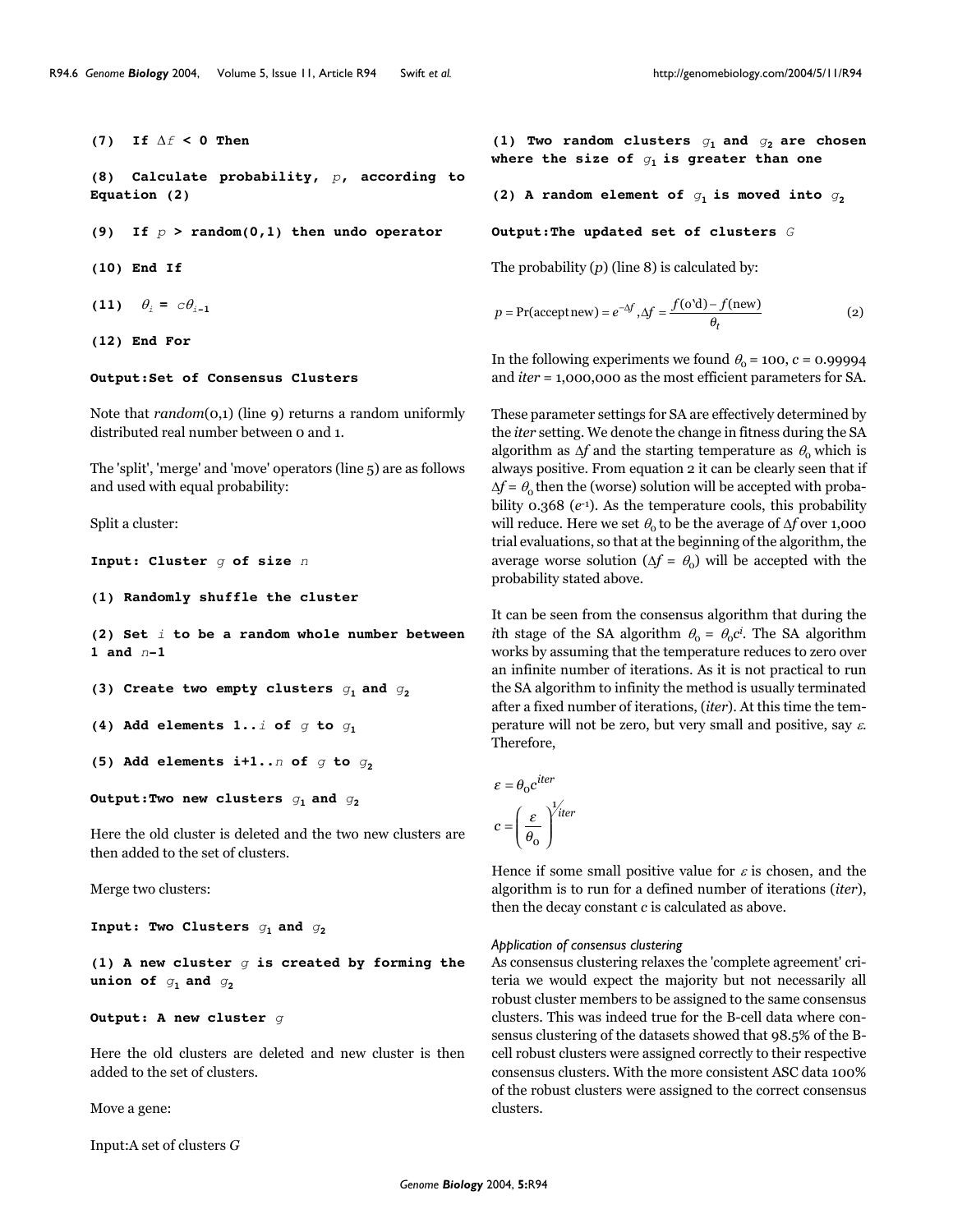<span id="page-6-0"></span>

| Table 3<br>Multiple runs of the stochastic clustering methods |       |       |       |       |        |
|---------------------------------------------------------------|-------|-------|-------|-------|--------|
|                                                               |       |       |       |       | Method |
| <b>CAST</b>                                                   | 0.646 | 0.448 | 0.769 | 0.092 |        |
| Simulated annealing (SA)                                      | 0.816 | 0.794 | 0.838 | 0.015 |        |
| Consensus clustering (CC)                                     | 0.960 | 0.922 | 0.982 | 0.010 |        |

\*Mean *weighted-kappa* scores; †Min (minimum) and Max (maximum) and SD (standard deviation) of the *weighted-kappa* scores.

The advantage of consensus clustering over all single-cluster methods was evident when comparing consensus clustering to the mean *weighted-kappa* score for each pairwise combination of individual clustering algorithms (derived from Figure 1). Comparisons for the ASC dataset (Figure 3a) and Bcell lymphoma data (Figure 3b) show that consensus clustering improves on all single methods regardless of dataset, except in the case of CAST compared to SA for the ASC dataset (Figure 3a). It is interesting to observe that consensus clustering has higher agreement with SA compared to SA agreement with all other methods in the B-cell data (Figure 3b). The reasons for this are unclear, but suggest that with datasets similar to the B-cell data, SA captures a reliably partitioned subset of the data. To determine if consensus clustering was consistently superior to the use of single clustering methods, particularly the stochastic methods CAST and SA, we performed 10 independent runs of CAST, SA and consensus clustering. From the resulting clusters we determined the mean *weighted-kappa* scores for 45 possible comparisons (that is, the number of unique pairs formed from 10 objects =  $10 \times 9/2$ ) (Table [3\)](#page-6-0). Consensus clustering provided an extremely high degree of consistency over all 10 runs, with a mean *weighted-kappa* score of 0.96. Importantly, there was little variation between each of the 10 runs with a standard deviation of the mean *weighted-kappa* of 0.0015. SA had a similar low standard deviation, but produced lower inter-run consistency (mean *weighted-kappa* of 0.816). CAST was the least consistent of the methods (mean *weighted-kappa* of 0.646). The differences in the consensus clustering mean compared to SA and CAST are significant at greater than the 99.9% confidence level, thereby showing consensus clustering identifies a reliable data partition, which is significantly better than multiple runs of single clustering methods.

We wished to confirm that the benefit of consensus clustering was not simply due to the parameter settings chosen for the dataset used. This could be confirmed by extensively varying each algorithm's parameter settings and comparing cluster partitioning using the same dataset; however, the large number of combinations of possible parameter settings between all methods makes this unrealistic. An alternative approach is to compare all methods on additional datasets. We therefore tested consensus clustering on two different simulated datasets containing 60 defined clusters of genes.



#### Figure 3

Comparison between consensus clustering and pairwise clustering. The *weighted-kappa* score for consensus clustering (solid line) calculated by comparing consensus clusters to the corresponding individual clustering algorithm is shown relative to mean pairwise *weighted-kappa* score for each single method compared to all other single methods (broken line) for **(a)** the ASC dataset, **(b)** the B-cell lymphoma dataset. The maximum and minimum *weighted-kappa* scores for the collection of single methods are indicated by the error bars. The definitions of *weighted-kappa* scores are derived from Table 1. The parameter settings for the clustering algorithms are: HC and PAM, 13 clusters for the ASC dataset and 40 for the B-cell dataset; CAST, affinity level 0.5; and SA,  $\theta_0$  = 100,  $c$  = 0.99994 and number of iterations = 1,000,000.

The first synthetic dataset was generated from a vector autoregressive process (VAR) and the second using a multivariate normal distribution (MVN). The number of genes in each cluster varied from 1 to 60, with the number of conditions (arrays) set to 20. The datasets therefore contained 1,830 genes over 20 conditions. As the structure of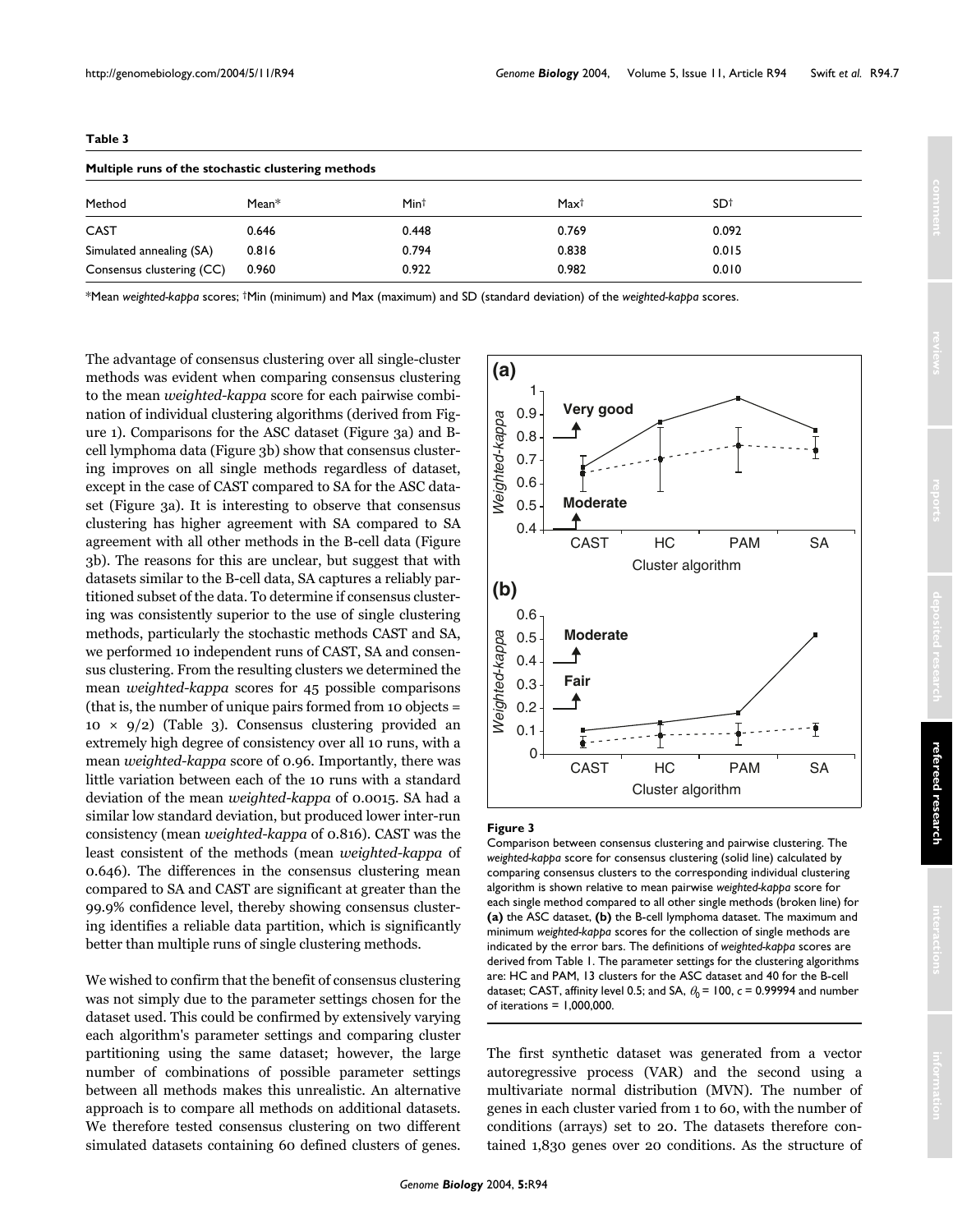| і аріс т<br>Cluster partition weighted-kappa scores of two synthetic datasets |       |       |       |       |       |
|-------------------------------------------------------------------------------|-------|-------|-------|-------|-------|
|                                                                               |       |       |       |       |       |
| Vector autoregressive                                                         | 0.505 | 0.700 | 0.537 | 0.614 | 0.725 |
| Multivariate normal                                                           | 0.697 | 0.605 | 0.591 | 0.667 | 0.729 |

<span id="page-7-0"></span>**Table 4**

HC, hierarchical clustering; PAM, partitioning around medoids; CAST, cluster affinity search technique; SA, simulated annealing; CC, consensus clustering.

each dataset is known, the results of each clustering method can be evaluated for accuracy using the *weighted-kappa* metric. Cluster accuracy using the single methods ranged between a *weighted-kappa* of 0.505 to 0.7 (mean *weightedkappa* of 0.614) (Table [4\)](#page-7-0). It is interesting to note that the single clustering methods performed differently on the two synthetic datasets, with HC, SA and CAST performing better on the MVN synthetic data and PAM better on the VAR synthetic data. Consensus clustering was superior to all single clustering algorithms with *weighted-kappa* scores of 0.725 and 0.729 for VAR and MVN respectively, demonstrating that consensus clustering is accurate regardless of subtleties in the data structure (Table [4](#page-7-0)).

# **Interpretation of consensus clustering**

Consensus clustering greatly improves the accuracy of identifying cluster group membership based solely on the geneexpression vector, but as with other clustering algorithms still produces essentially unannotated clusters which require further external validation by gene function analysis. To address this problem, we derived a probability score to test the significance of observing multiple genes with known function in a given cluster against the null hypothesis of this happening by chance. This identifies clusters of high functional group significance, aiding assignment of functions to unclassified genes in the cluster using the 'guilt by association' hypothesis.

The probability score is based on the hypothesis that, if a given cluster, *i*, of size *si* , contains *x* genes from a defined functional group of size *kj* , then the chance of this occurring randomly follows a binomial distribution and is defined by:

Pr(Observing x from group j) = 
$$
\binom{k_j}{x} p^x q^{k_j - x}
$$
  
\n
$$
p = \frac{s_i}{n}, q = 1 - p
$$
\n(3)

where *n* is the number of genes in the dataset. As  $k_i$  and  $x$  may potentially be very large, *Pr* from the above equation would be difficult to evaluate. Therefore the normal approximation to the binomial distribution can be used as defined by:

$$
z = \frac{x - \mu}{\sigma}
$$
  
\n
$$
\mu = k_j p
$$
  
\n
$$
\sigma = \sqrt{k_j pq}
$$
\n(4)

Large positive values of *z* mean that the probability of observing *x* elements from functional group *j* in cluster *i* by chance is very small, (for example *z* > 2.326 corresponds to a probability less than 1%). Note that we perform a one tailed test as we are only interested in the case where a significantly high number of co-clustered genes belong to the same functional group.

This cluster function probability score was used to identify statistically significant (at the 1% level) B-cell consensus clusters containing defined genes known to be associated with 10 functional groups [21]. To determine if consensus clustering was better able to identify important functional group clusters we determined the functional group probability scores produced by individual clustering algorithms analogous to the strategy of Wu *et al*. [20]. For each functional group, the mean lowest probability scores (using Equation (4)) were calculated for the signal clustering methods and compared to consensus clustering (Figure [4a](#page-8-0)). Consensus clustering always produced equivalent or lower probabilities for each functional group, indicating that it produced more informative clusters.

One potential confounding factor in this analysis is that consensus clustering achieves a lower probability score by finding smaller clusters. This would decrease the ability to associated new genes with a given functional group. In the worst case the number of genes defining a functional group (FG) would equal the cluster size  $(s_i)$  (FG/ $s_i = 1$ ). Alternatively, single clustering methods may produce lower probability scores by increasing the cluster size, thereby pulling many genes into the cluster resulting in a FG/*si* ratio tending towards zero. This would also reduce the usefulness of the clusters. We determined the cluster size and functional group size for two representative functional groups where the consensus clustering probability was similar to the single method probability score, namely the endoplasmic reticulum (ER) stress response (also known as the unfolded protein response) (ER/UPR) functional group, or the markedly better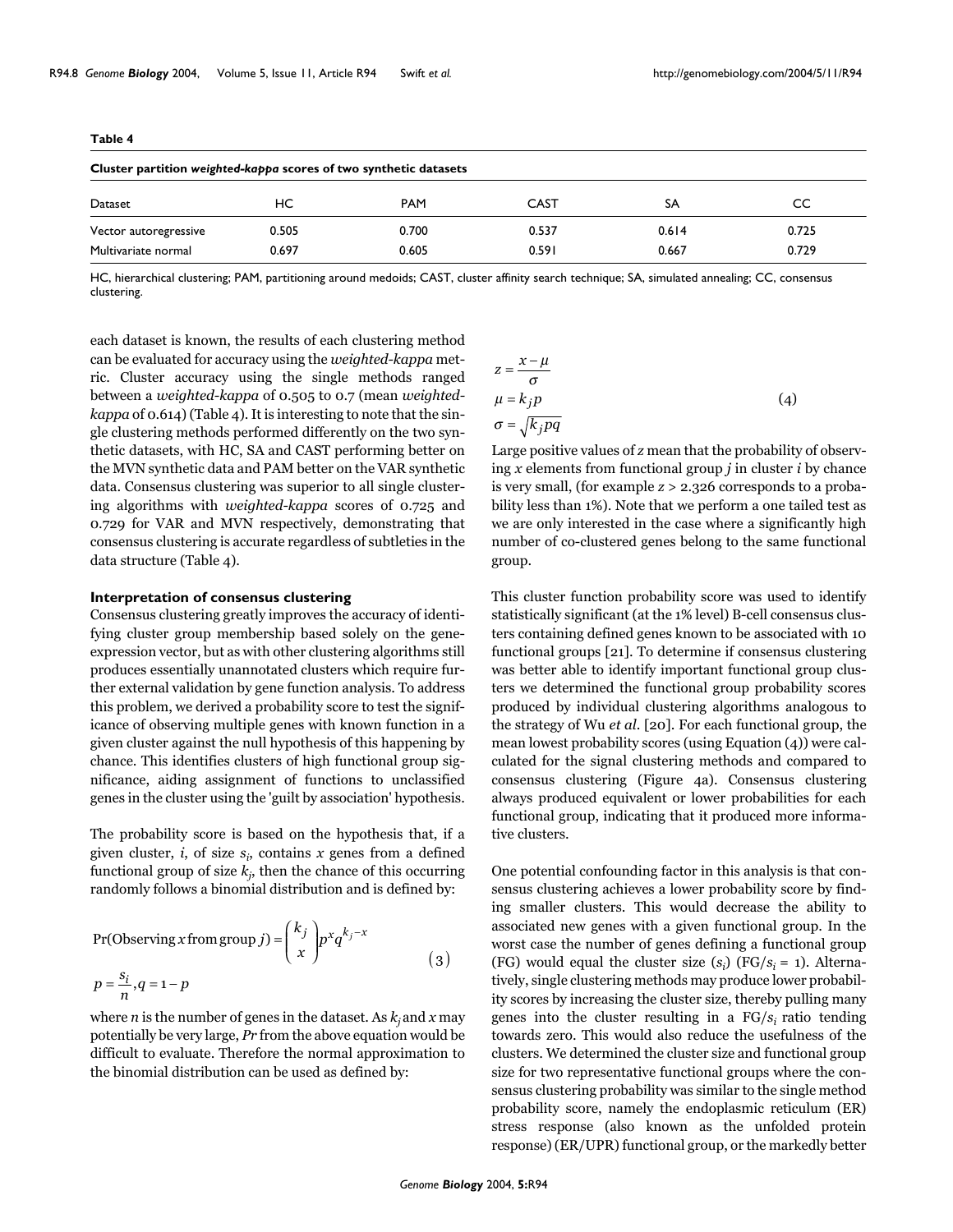<span id="page-8-0"></span>

#### **Figure 4**

Probability scores and cluster size. **(a)** The lowest probability scores determined for clusters containing the following functional group signature genes were identified: AC, actin cytoskeleton; BST, B-cell signal transduction; EGT, ER/Golgi trafficking; ERUPR, ER stress/unfolded protein response; ICS, immunoglobulin class switching; IA, inflammation and adhesion; NFκB, NFκB signaling; OBS, other B-cell signaling; P, proliferation; RNA, RNA maturation and splicing. The mean (open diamond), standard error (green line) and standard deviation (thin black line and bars) of the minimum probability scores for SA, CAST, HC and PAM are shown together with the minimum probability score for the corresponding consensus cluster (red circle). **(b)** The cluster size (*si* ) (open circles) and number of defining functional group genes (FG) (open squares) for the NFκB signaling and ER/UPR functional groups are shown together with the FG/*si* ratio (open diamonds).

nuclear factor-κB (NFκB) functional group (Figure [4b](#page-8-0)). Apart from SA, all single clustering methods tended to produce larger clusters, thereby decreasing the FG/*si* ratio. In the most extreme case of the ER/UPR functional group, the HC cluster size was 310 compared to the consensus clustering size of 40. SA tended to produce similar cluster sizes as consensus clustering but with higher overall probabilities. Therefore, consensus clustering identifies significant functional clusters while achieving a workable balance between large or small cluster sizes.

We further investigated the two groups NFκB and ER/UPR to assess what additional insights consensus clustering allowed. These two functional groups represent important B-cell functions at different stages of the B-cell development pathway. The consensus cluster associated with NFκB also contained genes either not previously associated with or only tentatively associated with NFκB activity in subsets of B-cell lymphomas. The gene-expression profiles from this consensus cluster were visualized by average linkage HC using the programmes Cluster and Treeview [5] (Figure [5](#page-9-0)) and clustered gene functions were investigated further using the annotation resources DAVID [25] and GeneCards [26]. From GeneCards each gene was identified in the complete human genome sequence using Ensembl [27] and 1,000 base pairs (bp) upstream of the predicted transcriptional start site extracted for promoter analysis using the program TESS from the Baylor College sequence analysis software BCM [28] (Figure [6\)](#page-10-0).

This consensus cluster is predominantly overexpressed in the cell lines Raji, Pel-B, EHEB, Bonna-12 and L-428. These cell lines have in common the induction of the NFκB pathway, either through expression of Epstein-Barr virus LMP-1 protein (Raji, Pel-B, EHEB and Bonna-12) or the loss of function of the inhibitor of NFκB, namely IκB (L-428). This implies that many of these genes could be NFκB responsive. Twentyfour putative promoter regions were analyzed and NFκBbinding sites were identified in 12 of these. As expected, NFκB-binding sites were found in the CD40L receptor gene, *Bfl-1*, *BIRC3*, EBV-induced gene 3 (*EBI3*), and the genes for class I MHC-C and lymphotoxin  $\alpha$ , as these have been previously characterized as NFκB responsive and were present in the initial NFκB-defined gene set. Interestingly, NFκB-binding sites were also found in six additional promoters for which accurate mapping of promoter transcription factor binding is not available (Figure [6](#page-10-0)a). All but four NFκB-binding sites conform precisely to the canonical consensus binding site (Figure [6b](#page-10-0)) [29,30] and of the variants with T at position 1, two genes, *lymphotoxin* <sup>α</sup> and *BIRC3* are known to be NFκB responsive. Overall, this indicates that the six additional genes identified are likely to be NFκB responsive.

The consensus cluster associated with the ER/UPR functional group contained genes not previously associated with ER stress-induced upregulation. The gene-expression profiles were visualized and annotated as described for the NFκB functional group (Figure 7a). Annotation showed that of the 32 genes within the ER/UPR consensus cluster (23 defining the original functional group), 16% (5) were involved in calcium-ion binding within the ER and 13% (4) were involved with *N*-glycan biosynthesis. This functional group was overexpressed in cell lines of plasmablast or plasma-cell tumors,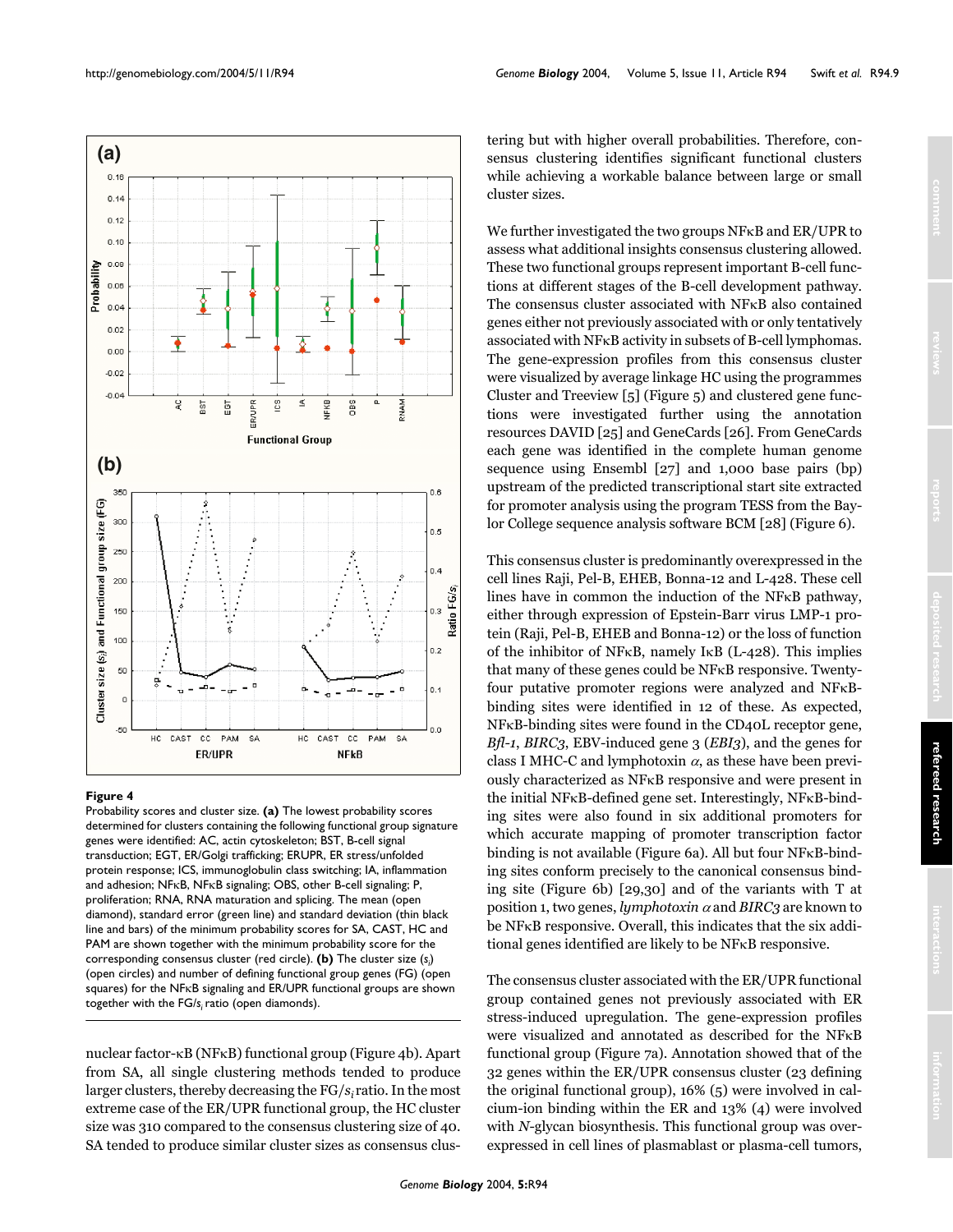<span id="page-9-0"></span>

#### and function  $\mathbf{F}$  is used the programs Cluster annotation of average linkage linkage linkage linkage linkage  $\mathbf{S}$

Visualization of average linkage HC using the programs Cluster and Treeview [5] of the NFκB responsive gene cluster identified from consensus clustering and functional annotation. The sample names correspond to different leukemia and lymphoma samples [21], with the NFκB-responsive gene cluster being predominantly expressed in the cell lines Raji, PEL-B, EHEB, BONNA-12 and L-428. Gene names with red circles represent those genes that contain one or more NFκB-binding sites in the region up to 1,000 bp upstream from the putative transcriptional start site.

where physiological upregulation of the ER is required for cellular function. This process is controlled by two transcription factors, ATF6 and XBP1 [31]. The *ATF6* transcript was present as a defining signature gene in the ER/UPR functional group. This suggests that ATF6 and XBP1 may be responsible for upregulation of the calcium-ion binding and *N*-glycan biosynthetic genes. Two responsive elements have been defined for ATF6 and XBP1 respectively, the ER stressresponse element (ESRE), comprising the binding site CCAATN<sub>o</sub>CCACG and the unfolded protein response element (UPRE), comprising the binding site TGACGTG(G) [32].

ATF6 and XBP1 can bind to the CCACG region of ESRE in conjunction with the general transcription factor NF-Y/CB. XBP1 can bind to the UPRE, but ATF6 can only bind to the UPRE when expressed to high (possibly non-physiological) levels [33]. ESRE sites were identified in two of the five calcium-ion binding proteins, namely, calnexin and the tumor rejection antigen (gp96) 1(TRA1) (Figure 7b). Interestingly, XBP1 (UPRE) binding sites were identified in two of the *N*glycan biosynthetic genes but no ESRE sites were found. This suggests that these two groups of genes are regulated through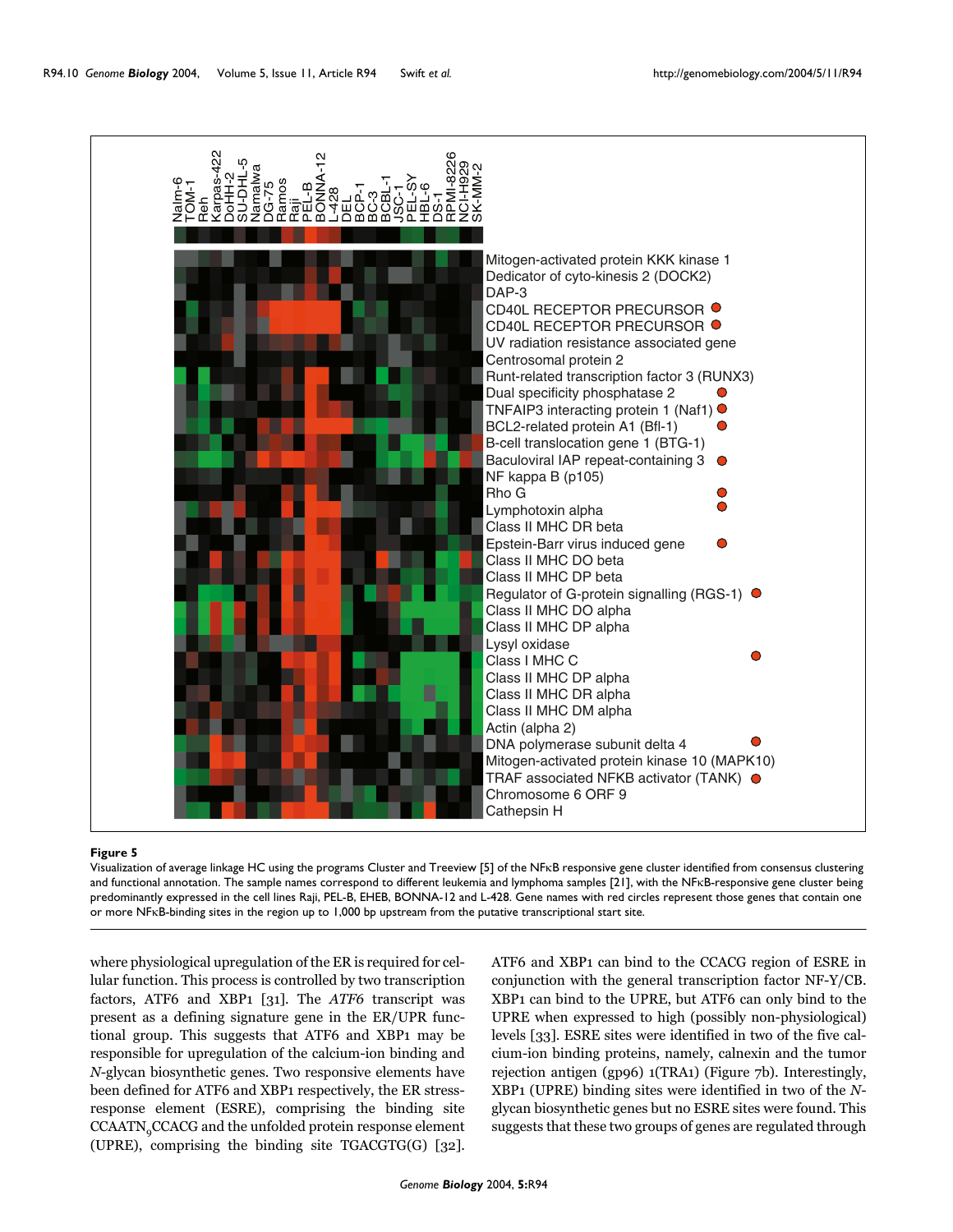<span id="page-10-0"></span>

| (a)                    |                           | (b)                      |          |                   |
|------------------------|---------------------------|--------------------------|----------|-------------------|
|                        | $-1000$<br>$-500$<br>$-1$ | Consensus                |          | <b>GGGRNNNYCY</b> |
|                        | $+1$                      | C40L receptor            | $(-487)$ | <b>GGGAATTTCC</b> |
| CD40L receptor         |                           |                          | $(-379)$ | <b>GGGAACTTCC</b> |
| DNA pol delta          |                           |                          | $(-81)$  | <b>GGGAAACTCC</b> |
|                        |                           | DNA pol delta            | $(-269)$ | <b>GGGGCATCCC</b> |
| RSG-1                  |                           | $RSG-1$                  | $(-116)$ | <b>GGGAACTTCC</b> |
| <b>Bcl2 A1 (Bfl-1)</b> |                           | Bcl2 A1 $(Bf1-1)$        | $(-833)$ | <b>GGGATTTACC</b> |
|                        |                           | PAC1                     | $(-963)$ | <b>GGGGATACCC</b> |
| PAC <sub>1</sub>       |                           |                          | $(-846)$ | <b>GCGGACTTCC</b> |
| Class I MHC C          |                           |                          | $(-788)$ | <b>GGGGCTTTCC</b> |
| <b>TANK</b>            |                           | Class 1 MHC C            | $(-183)$ | <b>GGGATTCTCC</b> |
|                        |                           | <b>TANK</b>              | $(-30)$  | <b>TGGAAGTTCC</b> |
| BIRC <sub>3</sub>      |                           | BIRC3                    | $(-202)$ | <b>TGGAAATCCC</b> |
| Lymphotoxin $\alpha$   |                           | Lymphotoxin a            | $(-475)$ | <b>TGGAAAGTCC</b> |
|                        |                           |                          | $(-86)$  | <b>GGGGCTTCCC</b> |
| EBI <sub>3</sub>       |                           | EBI3                     | $(-297)$ | <b>GGGGTTTCCC</b> |
| TNFAIP3 (Naf1)         |                           |                          | $(-34)$  | <b>GGGCTTTCCC</b> |
|                        |                           | <b>TNFAIP3</b><br>(Naf1) | $(-355)$ | <b>TGGAATCCCC</b> |
| <b>RhoG</b>            |                           |                          | $(-51)$  | <b>GGGGAATTCC</b> |
|                        |                           | RhoG                     | $(-647)$ | <b>GGGAAGCCCC</b> |
|                        |                           |                          | $(-447)$ | <b>GGGGCCTTCC</b> |
|                        |                           |                          | $(-386)$ | <b>GGGACTGCCC</b> |

#### **Figure 6**

Location and consensus sequence of NFκB-binding sites. **(a)** Position of the NFκB-binding sites identified in the upstream 1,000-bp regions of each gene. The gray ovals represent the position of each binding site shown in **(b)** where the nucleotide sequence for each respective NFκB-binding site is shown relative to the consensus NFκB-binding site GGGRNNNYCY (R is G or A (purine), Y is T or C (pyrimidine) and N is any nucleotide).

two distinct mechanisms by transcription factors ATF6 and XBP1 as a result of ER stress.

# **Discussion**

Grouping data into sets based on a consistent property is a common occurrence in biological analysis. This has recently increased in importance with the production of large microarray datasets. Implicit in the experimental rationale is the fact that patterns of coexpressed genes should be identifiable in a gene expression matrix and these can be linked to shared biological processes. However, different clustering algorithms are known to partition data into different groups [10-13]. We also observe a similar lack of cluster-method concordance using a *weighted-kappa* metric. This metric effectively scores how well different cluster method pairs assign the same genes to the same clusters. The *weighted-kappa* metric readily shows that, even for highly correlated geneexpression profiles present in the ACS dataset, no two clustering algorithms have complete agreement, although the global search methods such as SA seem to produce the most consistent results. Overall this emphasizes that no single analysis

method will identify all patterns in the gene-expression data; therefore multiple analyses should be performed and compared [23].

We and others recently described the use of consensus clustering to improve confidence [34] or as a re-sampling method for microarray analysis [19]. It was suggested that a natural extension of Monti *et al*. was to use a meta-consensus across different clustering algorithms rather than to re-sample over the same algorithm. Our results represent this extension and confirm the validity of consensus clustering. We have developed both robust and consensus clustering, with these methods offering specific advantages over the use of individual clustering algorithms for microarray analysis. The robust clustering algorithm is useful for creating clusters of genes with high confidence and is extremely effective for reducing the dimensionality of large gene-expression datasets. However, robust clustering can be restrictive in discarding genes that do not have full agreement. Consensus clustering overcomes this problem, requiring a minimum-agreement parameter to generate clusters based on the combined results of a number of existing clustering methods. This strategy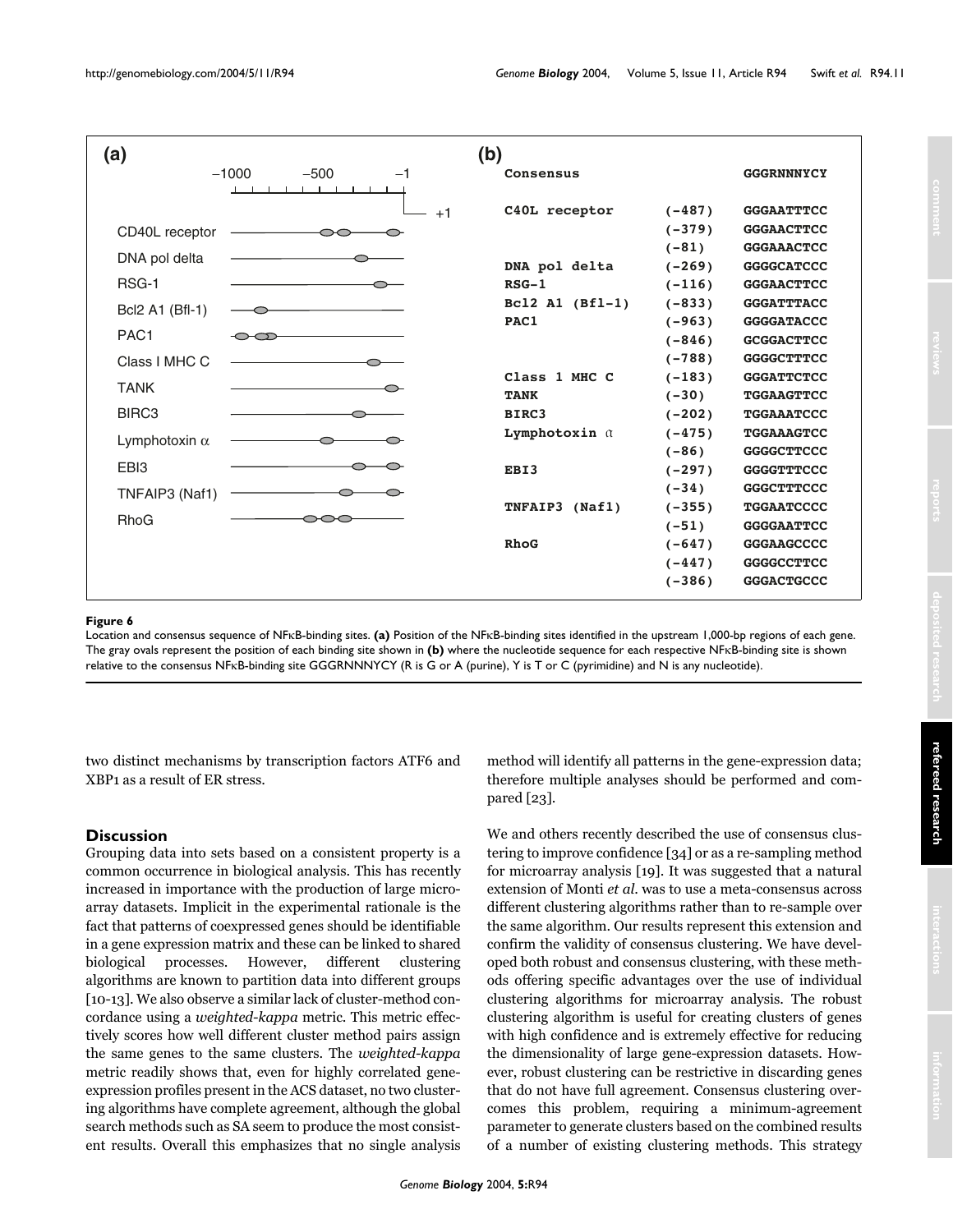



**Figure 7** *(see legend on next page)*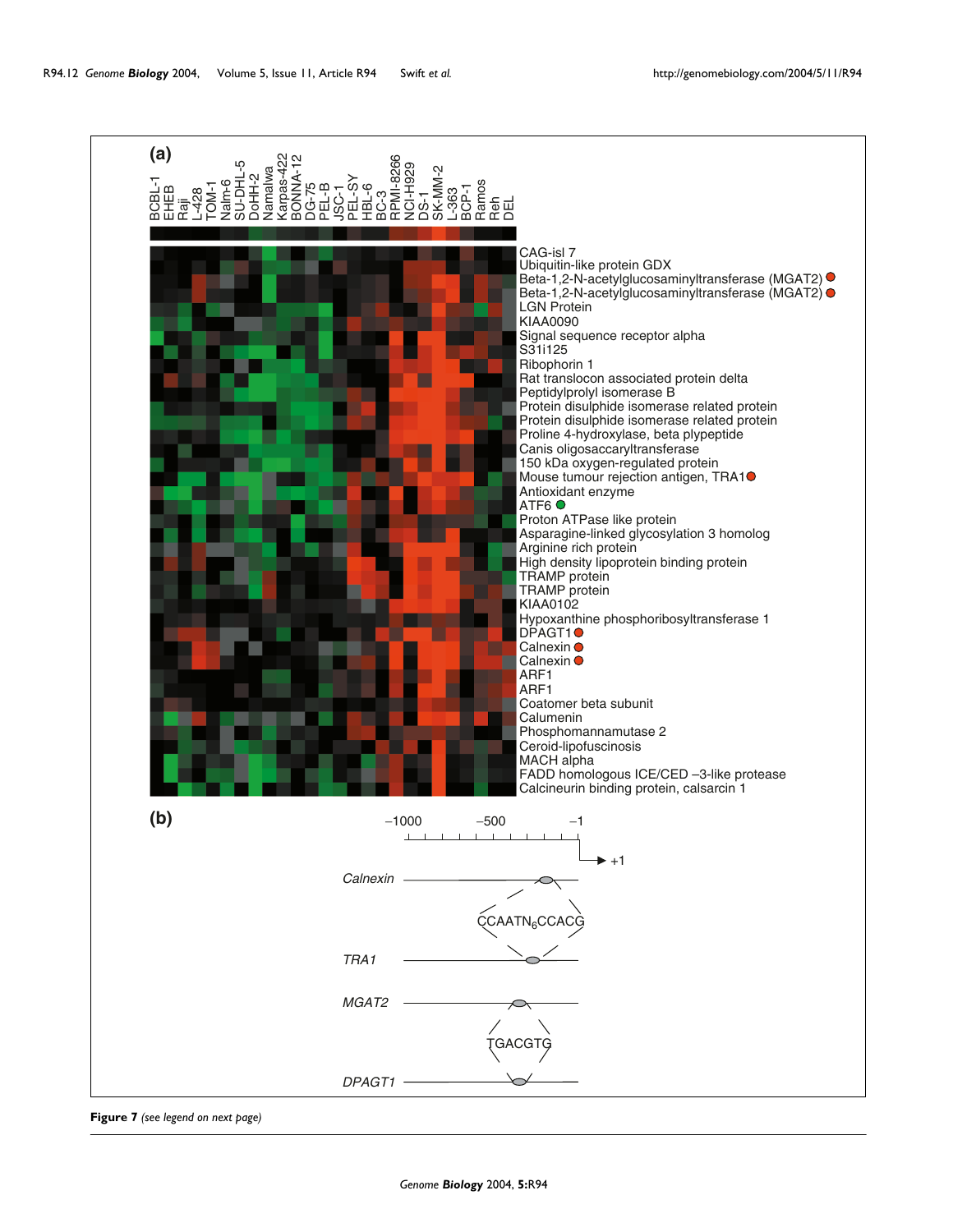#### Figure 7 (see previous page)

Genes involved in the ER/UPR. **(a)** Visualization of the ER/UPR consensus cluster using Cluster and Treeview. The *ATF6* gene is indicated by a green circle. Gene names indicated by red circles represent those genes whose upstream 1,000-bp regions contain **(b)** the endoplasmic reticulum stress response element (ESRE), namely, *calnexin* and *TRA1*, or unfolded protein response element (UPRE) namely, *DPAGT1* and *MGAT2*.

enables the effective identification of cluster groups that are of high reliability and cluster method independent.

The choice of clustering algorithms and parameter settings is a major stumbling block for all gene array cluster analysis. The effect of varying the parameters depends on the cluster method used. The performance of cluster methods has been extensively investigated [12]. The authors show that modelbased methods and certain partitional methods, when used with optimal distance matrices, perform well on synthetic and real-world data. From our study, SA, an optimization method, also performs well as a clustering method. Therefore, the individual algorithms used as input to consensus clustering should ideally consist of representative algorithms from optimization (for example, SA), graph theoretical (for example, CAST), model-based (for example, MCLUST [12]) and partitional (for example, HC). Some methods (for example, CAST, SA and MCLUST) can determine the number of clusters directly from the input data. However, some other methods require the number of clusters to be specified as a parameter (for example, PAM and HC). In principle, methods such as CAST, SA and MCLUST can be used to determine this parameter for methods such as PAM and HC.

Consensus clusters are likely to contain gene subsets that are co-regulated by common transcriptional control networks or are coexpressed to participate in cellular processes that together manifest a global phenotype of the cell or tissue. In either case, these clusters are of high biological value. To facilitate further analysis it is useful to know which clusters are involved in a given biological process. By supplying a list of genes from a given biological process or network, the use of the normal approximation to the binomial distribution of these genes over all consensus clusters, allows the identification of clusters of high functional significance. Similar statistical assignment of gene function based on cluster analysis was performed by Wu *et al.* using a database of clusters [20]. To assign significance Wu *et al.* used the hypergeometric distribution. This distribution can be formally shown to asymptotically become the binomial distribution when the population size increases. Therefore, when used on large gene-expression datasets our methods are directly analogous to Wu *et al*. However, consensus clustering has the advantage over a database of clusters by producing low-probability clusters containing a significant percentage of known elements from functional groups.

Two functionally significant clusters, the NFκB-responsive cluster and the ER/UPR cluster, were investigated further here. Within the NFκB-responsive cluster 50% of the putative

promoters of genes investigated had canonical NFκB-binding sites within 1,000 base pairs of the transcriptional start site, suggesting that they are NFκB responsive [29,30]. The majority of these genes had NFκB-binding sites within 500 bp of the transcriptional start sites, consistent with the location in other NFκB-responsive genes [35]. Of the remaining two genes with NFκB-binding sites greater than 800 bp from the transcription start site, one, *Bfl-2*, has been experimentally verified [36]. Analysis of the ER/UPR consensus cluster also provided information on gene regulatory elements, but more interestingly provides insights into the control and effect of the ERSR/UPR.

In cells, the presence of unfolded proteins in the ER is associated with induction of the ER/UPR. However, during the maturation of B-cells to antibody-secreting plasma cells, expansion of the ER to accommodate increased secretion of immunoglobulins is thought to be coupled to the final stages of plasma-cell maturation. The induction of the ER/UPR occurs via the coordinated activation of the transcription factors ATF6 and XBP1 [31,33]. ATF6 is normally maintained as an inactive, ER-resident, transmembrane protein that is cleaved, after translocating to the Golgi upon ER stress, by the site proteases S1P and S2P [37,38]. The cleaved transcriptionally active ATF6 is then free to translocate to the nucleus, where it can activate target genes such as XBP1 and the ER chaperon protein GRP78/BiP [39]. *XBP1* mRNA is cleaved by the ER stress activated protein IRE1 to yield the transcriptionally active form of XBP1, inducing further genes of the UPR [32]. The activation of both the ATF6 and IRE1/XBP1 pathways results in enhanced transcription of ESRE-responsive genes; however, only XBP1 appears able to transactivate the UPRE. The identification of ESRE binding sites in the promoter regions of genes for calcium-ion binding protein and UPRE binding sites in the promoter regions of *N*-glycan biosynthesis genes suggests that these genes are differentially regulated by ATF6/XBP1 and XBP1 respectively.

The only known UPRE target gene is ER degradation-enhancing  $\alpha$ -mannoside-like protein (EDEM), whose induction depends solely on IRE1/XBP1 activity [33]. Induction of the two UPRE-containing genes, UDP-GlcNAc:dolichol phosphate *N*-acetylglucosamine-1 phosphate transferase (*DPAGT1*) and UDP-GlcNAc:α-6-D-mannoside β-1-2-*N*acetylglucosaminyltransferase II (*MGAT2*), which catalyze essential steps in the biosynthetic pathway of complex *N*linked glycans, supporting a clear link between the dolichol pathway and the UPR [40]. In addition, the ER/UPR functional group suggests that *DPAGT1* and *MGAT2* expression is regulated solely by the IRE1/XBP1 pathway. Altogether, these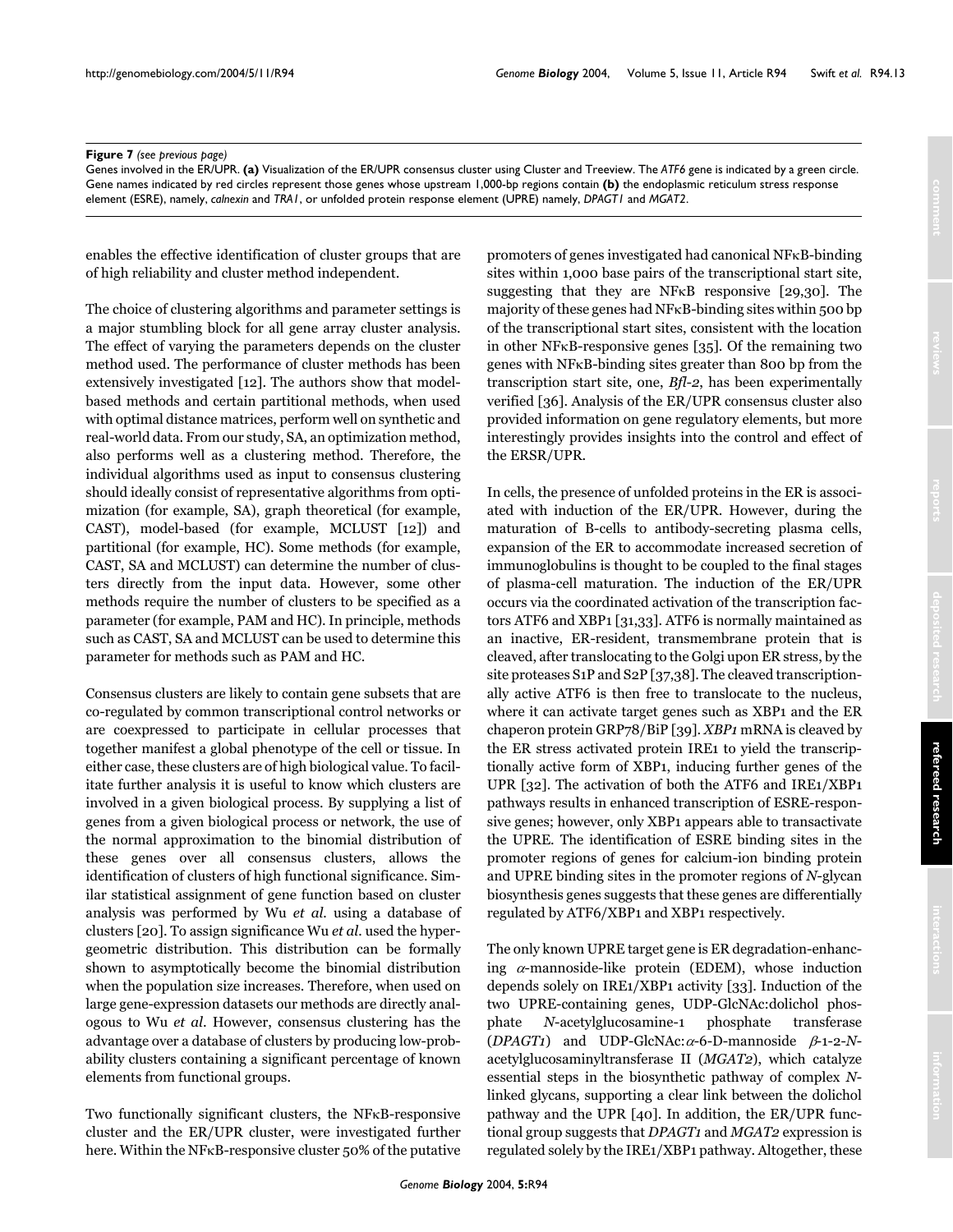results show that consensus clustering and gene functional group analysis provide a highly accurate way of mining geneexpression data for novel insights into different genes within the cluster.

Robust and consensus clustering provide a platform for more efficient microarray analysis pipelines. There is effectively no limit to the number of different clustering algorithms that can be used to feed into the consensus clusters, and each clustering algorithm could be run under different parameter sets to fully explore a microarray dataset [19]. In addition, different distance matrices could be used as input into the range of clustering algorithms. In each case the consensus clustering algorithm effectively acts as the collation and interpretation point for the different individual analysis methods. This environment is ideal for use in parallel processing computer farms and the GRID [41]. In such an environment, each node of the farm could perform a range of analyses with a subset of clustering algorithms, with the master node compiling the consensus results. This would greatly increase computational speed and allow a thorough, single data entry point, access to an extensive range of clustering methods.

All areas of functional genomics that produce high-dimensional datasets with inherent patterns will require data partitioning to allow interpretation. Consensus clustering in the context of statistically defined functional groups could allow a consistent analysis platform for such diverse data types.

#### **Materials and methods Clustering methods**

We implemented and compared a representative sample of methods from the statistical, AI and data-mining communities. The methods used were average linkage HC, PAM, SA and CAST. As all the clustering techniques use correlation between variables, we used the Pearson's correlation coefficient, *r*, to measure the linear relationship between two variables,  $x_1$  and  $x_2$ , where the variable can be either discrete or continuous [42]. HC and PAM methods were implemented using the statistical package R [22], while CAST and SA were implemented locally in C++.

HC is an agglomerative method that produces a hierarchical (binary) tree or dendrogram representing a nested set of data partitions. It has been applied successfully to many geneexpression datasets [43]. Sectioning a hierarchically clustered tree at a particular level leads to a partition with a number of disjointed groups, thereby yielding different clustering of the data. The tree was sectioned using the CUT-TREE method, to yield 13 clusters for the ASC dataset and 40 for the B-cell dataset. The method PAM works by first selecting *m* out of *n* total objects that are the closest (according to a distance matrix) to the remaining (*n* - *m*) objects. The fitness of these medoids is calculated by placing the remaining (*n m*) objects in a group according to the nearest medoid and summing the distances of the group members from this medoid. These *m* selected objects are the initial medoids. A *Swapping* procedure is then applied to reassort the objects until there is no improvement in the fitness of the medoids [3]. As with HC, PAM is set to search for 13 and 40 clusters. The choice of 13 clusters for the ASC data was determined by the number of repeated genes, whereas 40 clusters for the Bcell data was based on previous exploratory data analysis [21].

SA [6] is an iterative improvement search technique that starts with a random solution to a given problem, and then tries to increase its worth by a series of small changes in cluster membership. If such a small change is better than the previous solution, then further changes are made from this new point. However, if the new solution is worse than the old one, it is not discarded, but accepted with a certain probability. The measured worth of the SA clustering arrangement is based here on the EVM metric [44]. SA has recently been applied to the clustering of gene-expression data [45]. The performance related parameters for SA were set as follows:  $\theta_0$ = 100, *c* = 0.99994 and number of iterations = 1,000,000.

CAST [9] is a heuristic algorithm that uses an affinity measure to determine whether variables are assigned to clusters. It requires a threshold parameter, which determines whether variables are assigned or moved to new clusters. Once CAST is complete, a clean-up operation is applied to ensure that the affinity of every variable to its cluster is greater than a user defined threshold. The only parameter CAST needed was the affinity level, which was set to 0.5 as recommended [9].

Methods such as CAST and SA require the differences/relationships between a pair of observations,  $x_1$  and  $x_2$ , to be expressed as binary (*b*). As Pearson's correlation coefficient is bounded, it provides a good basis for defining a binary relationship between two variables as defined by:

$$
b(x_1, x_2) = \begin{cases} 1 & , \text{if } |r(x_1, x_2)| \ge \alpha \\ 0 & , \text{otherwise} \end{cases}
$$
  
=  $\lfloor |r(x_1, x_2)| - \alpha + 1 \rfloor$  (5)

where  $o \lt \alpha \le o$  is a constant and  $\lfloor y \rfloor$  is a floor function that returns the largest integer less than or equal to the real number *y*.

#### **Datasets for evaluation**

Two datasets were used for evaluating the cluster methods. The first is a set of multiply repeated control element spots relating to the Amersham Score Card (ASC) probe set on the Human Genome Mapping Project Human Gen1 clone set array [46]. The ASC probes are present as a single row of 32 elements in each of the 24 array sub-grids. Of these elements, 13 gene probes consistently give signals above background in both the Cy5 and Cy3 channels. Therefore, each array has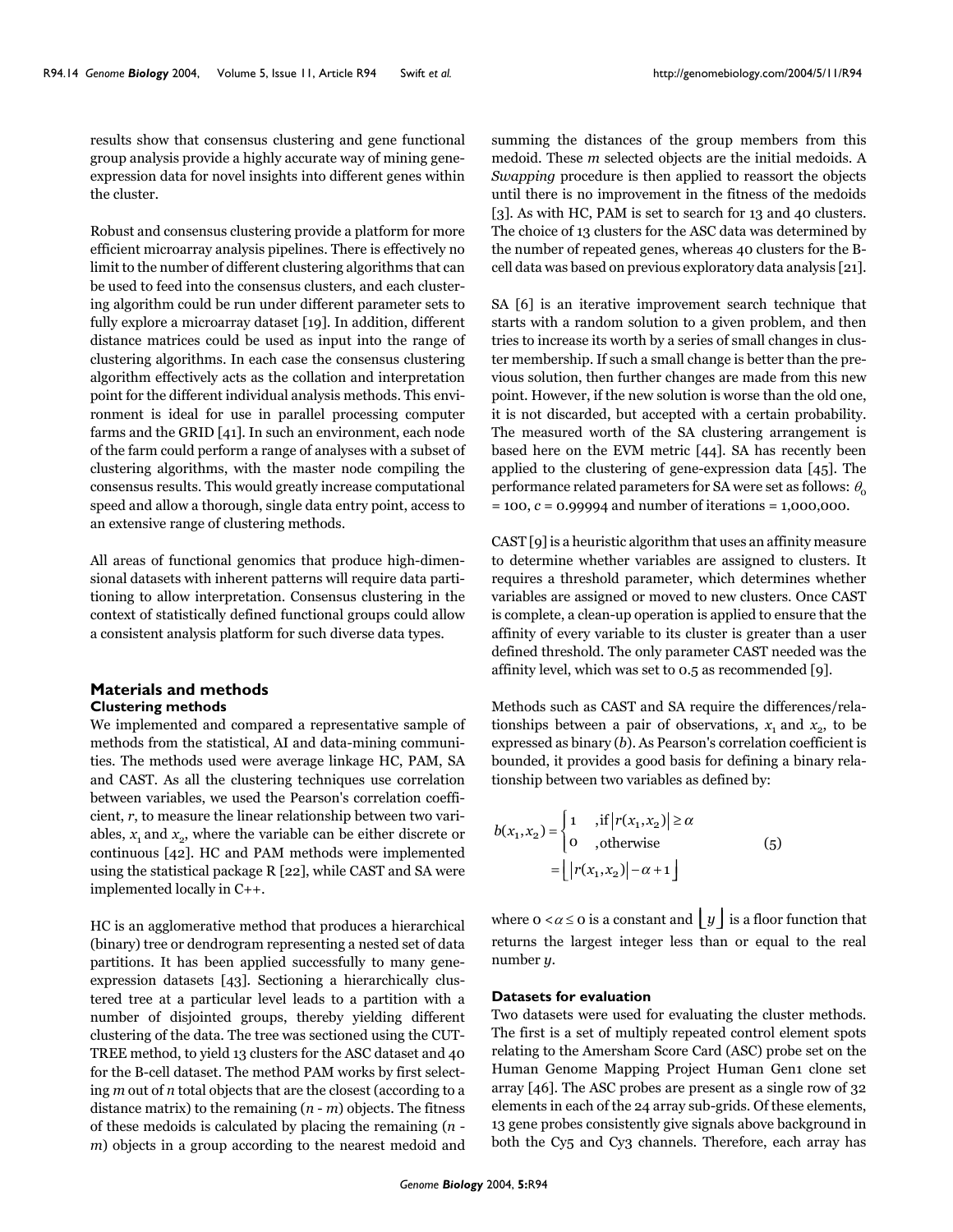effectively 24 repeat measurements of 13 spots. After filtering for low signal-to-noise ratio (SNR) probes, a dataset of 30 arrays was examined by treating each positional repeat probe element across the 30 array set as an individual gene, which together with the remaining 23 same-gene probes per array, represents a highly correlated gene-expression profile. Therefore, we assume the repeated probes should cluster together; thus, this dataset becomes 308 genes/probe elements, which would cluster into 13 known groups, with each group having between 6 and 24 members after SNR filtering. In essence, the ASC data represent a semi-synthetic dataset for internal cluster method validation.

The second dataset consists of a series of 26 arrays (1,987 filtered genes) measuring gene-expression difference across a set of human B-cell lymphomas and leukemias [21]. The dataset is available via the URL indicated in Jenner et al. [21]. Each probe on the array detected a single gene transcript. This dataset contains a number of genes that correspond to known cellular functions, for example cell proliferation and NFκB response. The four clustering techniques described above were applied to both the datasets, with each method being set to find 13 clusters for the ASC and 40 clusters for the B-cell data.

#### **Synthetic datasets**

Two synthetic datasets were generated using a vector autoregressive process (VAR) or a multivariate normal distribution (MVN). The two datasets contained 1,830 genes and 20 conditions (arrays). The VAR process of order *p* is a linear multivariate time series defined by

$$
\underline{x}(t) = \sum_{i=1}^p A_i \underline{x}(t-i) + \underline{\varepsilon}(t),
$$

where  $x(t)$  is the *n*-dimensional vector of observations at time  $t, A_i$  is the  $n \times n$  autoregressive coefficient matrix at time lag *i*, and  $g(t)$  is the zero mean *n*-dimensional noise vector at time *t* (drawn from a normal distribution). Therefore  $\underline{x}(t)$  is a linear combination of the previous observations plus some random noise. For the synthetic dataset, each cluster was generated by a vector autoregressive model of order *p* = 1 and size *n* equal to the number of genes in the cluster.

For the MVN dataset, a vector of random variables *x* has a MVN distribution if every linear combination of that vector is also normal. Under such conditions we use the notation  $x \sim$  $N(\mu, \Sigma)$  to denote that  $\chi$  follows the MVN distribution, where  $\mu$  is the mean vector and  $\Sigma$  is a positive definite matrix of covariance. The probability density function of  $x$  is given by

$$
\phi(\underline{x}) = \frac{e^{-\frac{1}{2}((\underline{x}-\underline{\mu})^T\Sigma^{-1}(\underline{x}-\underline{\mu}))}}{\sqrt{(2\pi)^T|\Sigma|}}
$$

where  $|\Sigma| = \det(\Sigma)$ . For the synthetic dataset, each cluster was drawn from an MVN distribution with varying mean  $\mu$  and covariance Σ.

#### *Weighted-kappa* **metric**

To compare the resultant clusters for each method, a statistic known as *weighted-kappa* was used [18]. This metric rates agreement between the classification decisions made by two or more observers. In this case the two observers are the clustering methods. The classification from each observer for each unique pairing of variables (within the clusters) is divided into a  $2 \times 2$  contingency table. Rows and columns within this table are indexed according to whether the two variables are in the same group or in different groups. The total number of comparisons, *N*, is defined in the following equation, where *Count<sub>ii</sub>* is the number of elements in the matrix cell indexed by (*i*,*j*),

$$
N = \sum_{i=1}^{2} \sum_{j=1}^{2} Count_{ij} = \frac{(n-1)n}{2}.
$$
 (6)

and *n* is the number of variables (genes) in the clusters as this represents the number of unique variable pairings.

The *weighted-kappa* metric is calculated from the contigency table by:

$$
K_{w} = \frac{p_{o(w)} - p_{e(w)}}{1 - p_{e(w)}} \qquad p_{o(w)} = \frac{1}{N} \sum_{i=1}^{2} \sum_{j=1}^{2} w_{ij} Count_{ij}
$$
  
\n
$$
p_{e(w)} = \frac{1}{N^{2}} \sum_{i=1}^{2} \sum_{j=1}^{2} w_{ij} Row(i) Col(j) \qquad w_{ij} = 1 - |i - j| \text{where } 1 \le i, j \le 2
$$
\n(7)

where,  $w_{ij}$  is the weights for each category comparison;  $p_{o(w)}$ and  $p_{e(w)}$  represent the observed weighted proportional agreement and the expected weighted proportional agreement; *Count<sub>ii</sub>* is the *i*th, *j*th element of the  $2 \times 2$  contingency table; *N* is the sum of the elements within this table; *Row*(*i*) and *Col*(*i*) are the row and column totals for this table respectively and  $K_w$  is the *weighted-kappa* value. The interpretation of *weighted-kappa* values indicates the strength of agreement between two observers (Table [1\)](#page-1-0) is used to compare cluster method agreement in both datasets.

#### **Acknowledgements**

This work is supported in part by the BBSRC, the EPSRC and the MRC in the UK. We would also like to thank Richard Jenner for the viral gene expression dataset and Antonia Kwan for preparing the ASC dataset. These methods are available on request as functions in the statistical package, R.

# **References**

- 1. Ward JH: **Hierarchical grouping to optimize an objective function.** *J Am Stat Assoc* 1963, **58:**236-244.
- 2. McQueen J: **Some methods for classification and analysis of multivariate observations.** *5th Berkeley Symposium on Mathematical Statistics and Probability* Berkeley; 1967:281-297.
- 3. Kaufman L, Rousseeuw PJ: **Clustering by means of medoids.** *Statistical Analysis Based Upon the L1 Norm* Edited by: Dodge Y. Amsterdam: North-Holland; 1987:405-416.
- 4. Goldstein D, Ghosh D, Conlon E: **Statistical issues in the**